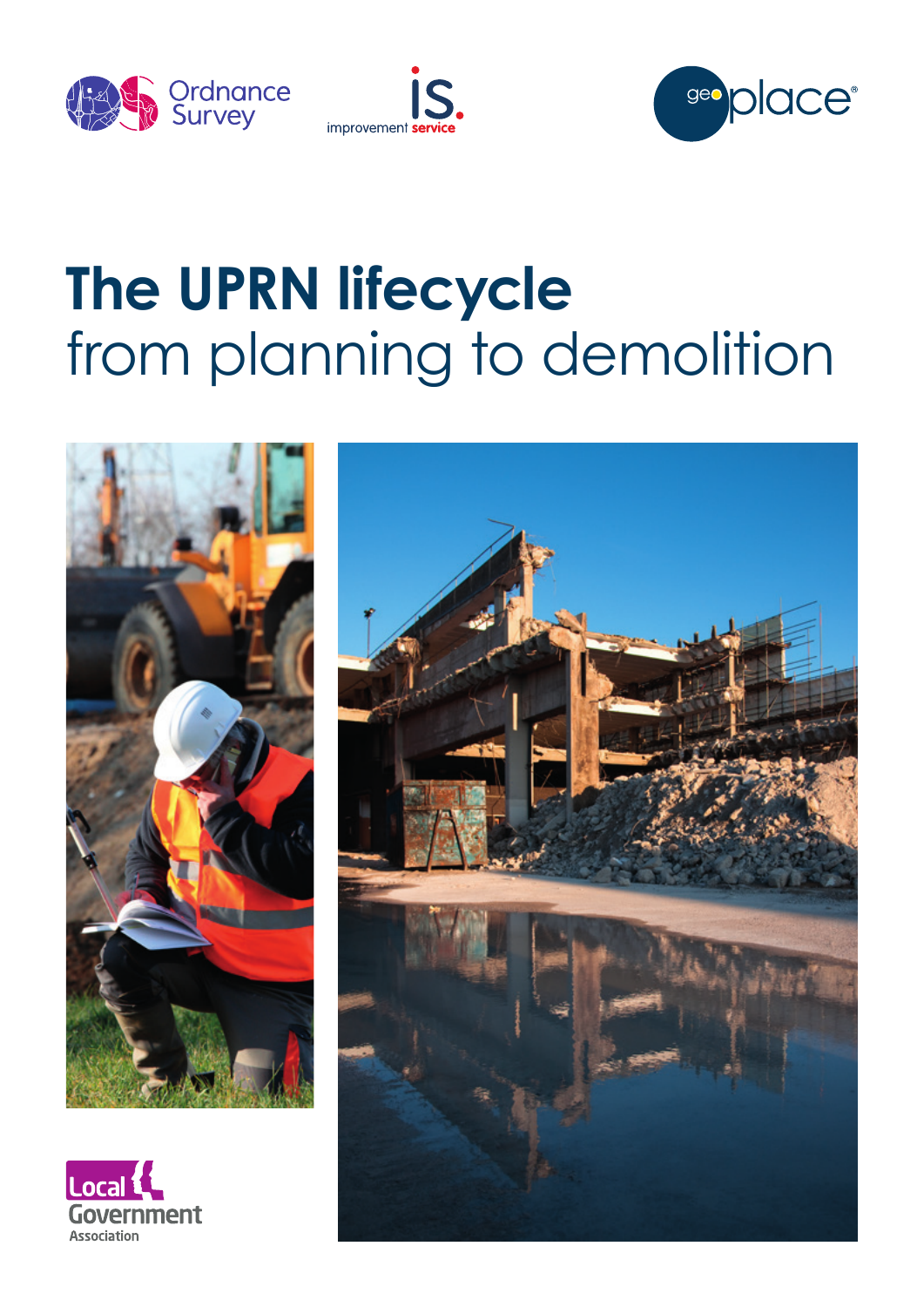## **What is the UPRN?**

The Unique Property Reference Number (UPRN) is the unique identifier for every spatial address in Great Britain. It provides a comprehensive, complete, consistent identifier throughout a property's life cycle – from planning permission through to demolition.

The UPRN, found within the AddressBase® products from Ordnance Survey, is used to link multiple disparate datasets together, both internally or when sharing information with other organisations who use the UPRN; for example, local and central government bodies, emergency services, insurance and utility companies. The UPRN is an underpinning linking mechanism that removes error in data exchange and communication, and delivers efficiency gains in operational processes.

In the same way that every citizen has a National Insurance number, every Internet-enabled device has an IP address and every book features an ISBN number – the UPRN uniquely and definitively identifies every addressable location in Great Britain.

## **Where does the UPRN come from?**

UPRN ranges are centrally allocated and managed by GeoPlace. GeoPlace provides each local authority with a range of UPRNs for them to allocate as needed.

Local authorities' statutory responsibilities mean that they are the source of information within a property's lifecycle and are responsible for assigning UPRNs for each address record. Guidance to local authorities states that UPRNs should be entered against a record as soon as 'Construction' begins or 'street naming and numbering' has been carried out whichever is earliest.

Activities such as street naming and numbering, planning applications, building and environmental control, licensing, electoral registration, council tax and nondomestic ratings repeatedly bring local authorities in contact with land and property enabling thorough management of its lifecycle.

#### **The local authority address capture process**

The Local Land and Property Gazetteers (LLPGs) maintained by local authorities throughout England and Wales and Corporate Address Gazetteers (CAGs) maintained by local authorities in Scotland are an implementation of the British Standard, BS 7666:2006 Parts 1 and 2.

LLPGs and CAGs are maintained by the Address Custodian and Street Naming and Numbering Officer community, in accordance with the reference manual; the Data Entry Conventions (DEC) and best practice. The Data Entry Conventions provides definitions and guidance for Custodians to maintain LLPGs and CAGs



in a consistent manner across local government. Although Scottish custodians have separate convention documents these are broadly similar to ensure consistency.

Local authorities capture an address in their LLPG or CAG from one of two main sources: planning applications, building warrants and the statutory street naming and numbering process. Capturing street naming and numbering intelligence means that the address is definitive under Statute.

Address Custodians are responsible for capturing or allocating the following core information to each property record:

- an address either a plot/development address or an official SNN address
- a UPRN
- an initial coordinate so the properties can be viewed on a map
- a classification code to register the type of use or function of the property
- a logical status of "Approved" or "Provisional" and in many cases a BLPU State.

The combination of Logical Status and BLPU State provides the current property cycle stage the record is under. Once captured local authorities will update and improve this information as new intelligence is received from sources such as:

- Council Tax and Non-Domestic rates
- CRM
- Electoral Roll
- Reports from the national hub at GeoPlace
- MasterMap® Topography Layer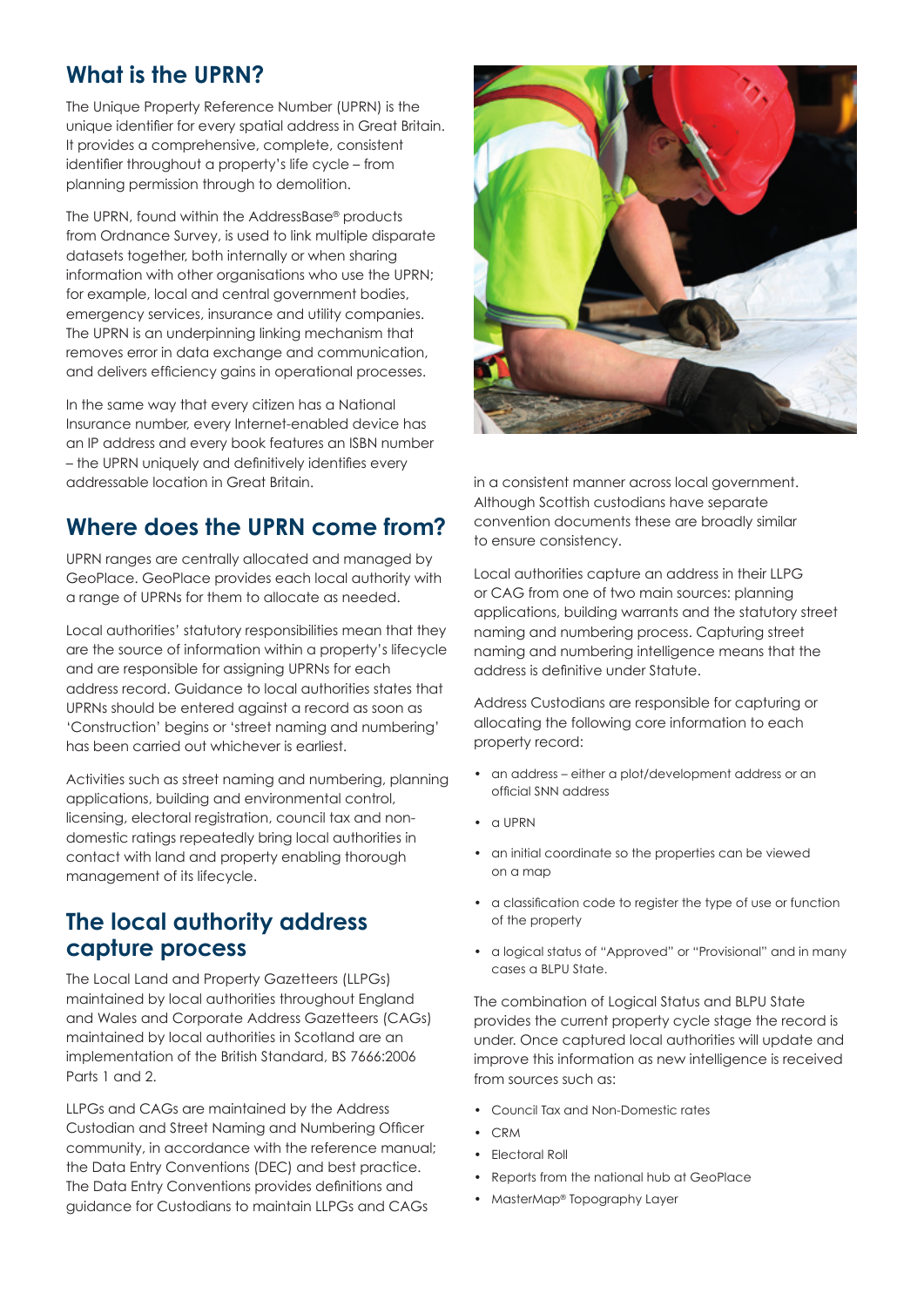

## **Changes in the status of a property**

Throughout its lifecycle, information on the address of a property can change. This may be due to a change of name, a sub-division or aggregation of an address within a building, change of use, such as from single occupancy to multiple occupancy, or the eventual demolition of the property. All of these historic, alias and provisional addresses are recorded against the same UPRN.

## **What happens if a property is demolished?**

Even if a property is demolished the UPRN retains this historical information and the UPRN is never reused.

## **What happens to the UPRN when the building is split into flats?**

The original building retains its UPRN and becomes a 'parent', individual properties within the building, known as 'child properties' are allocated their own UPRN. All 'Child' properties reference the UPRN of their 'Parent' property to show this 'parent/child' relationship.

## **What happens when two flats/ buildings are knocked into one?**

The UPRNs of the original buildings are updated to 'historic'; and a new UPRN is given to the new merged property on the site.

#### **What happens to a UPRN when a building is knocked down and another one (or several) take its place?**

The UPRN of the original building is updated to 'historic'; and a new UPRN is given to each of the new properties on the site.

Addresses sourced from local authorities go through the process outlined. However, although many authorities create UPRNs at the Planning Approval stage this is not mandatory.

The process splits after the planning approval stage as authorities differ depending on their internal practices. Some carry out SNN as soon as it's Planning is Approved, others wait until Construction commences, this is the latest that the property should appear in the AddressBase range of products.